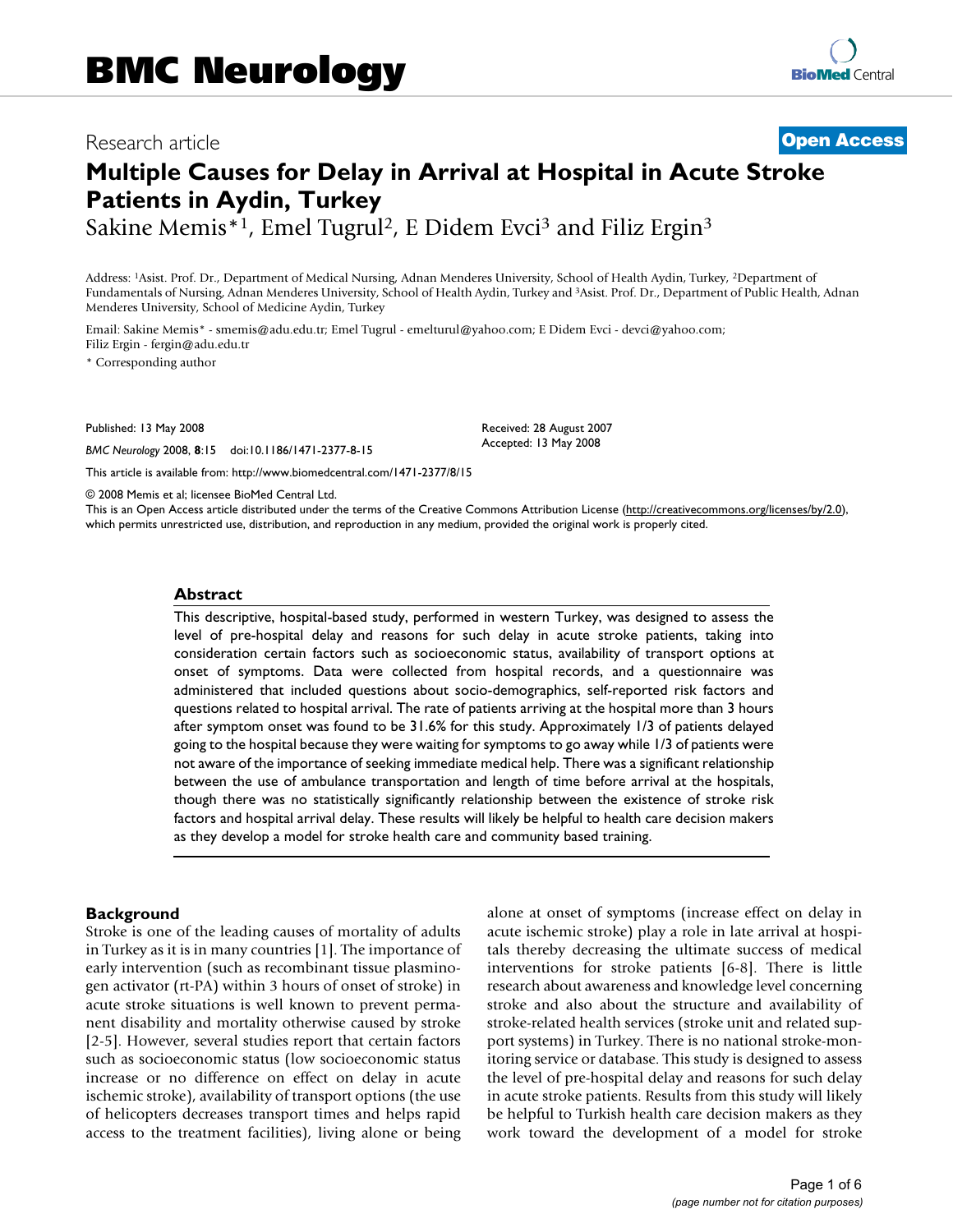health care and community based training about stroke awareness and the importance of early intervention.

# **Methods**

This is a descriptive hospital-based study conducted between January and November 2005, in Aydin (population, 217,558), a city in Western Turkey. There are two main governmental hospitals in the city center of Aydin. These hospitals accept all patients from Aydin and neighboring cities. A distance from urban and rural areas to the hospitals varies from 10 km to 115 km. Aydin is an affluent city and is located on a grassy plain where there are no traffic jams. The study was performed at two hospitals which are centrally located and see a significant number of stroke patients. In 2005, a total of 302 stroke patients (57 at the University hospital, 245 at the State hospital) were admitted in these two hospitals. Ninety-eight (32%) of these patients participated to this study. The remaining 68% were not eligible to participate. This study was approved by The Hospital Directorate which is legally responsible for hospital management. The researchers followed the ethical principles of the Declaration of Helsinki.

Verbal informed consent was obtained from all subjects. In Aydin, there are not any spesific stroke units in the hospitals. For this reason, patients in the study were identified from daily records of admitted patients in these hospitals. Data were collected from the emergency departments, neurology services and neurology intensive care units by the researchers. A questionnaire was administered to patients, their relatives and doctors utilizing face-to-face interviews and data were also collected from medical records. Two specialist nurses who were certificated by the Turkish Society of Cerebrovascular Diseases on stroke collected data by taking notes during the interviews and by reviewing the medical records of patients. Inter-reliability of the researchers was established during four hours of training on the study and questionnaire and pre-testing of the questionnaire. Three exclusion criteria were determined as "unconsciousness, aphasic (total, Wernike, Broca) and refusal of patient and/or family". However, as a limitation of the study, percentage of patients excluded according to above mentioned criteria were not recorded by the researchers.

The questionnaire was developed in accordance with relevant literature. Questions which are commonly used in hospitalized stroke patients interviews were chosen for use in the questionnaire to maintain validity. It was pretested on ten patients who were not included in the study, and was modified based on the pilot results [9-14]. The questionnaire contained 21 questions in four sections. The first section included seven close-ended questions about socio-demographics including age, sex, marital status, education, occupation, social insurance (which includes health care coverage) and place of residence. The second section included seven "yes/no" questions evaluating self-reported risk factors (high blood pressure, heart disease, previous stroke, diabetes, high cholesterol, smoking, alcohol). When patients reported that they had at least one stroke risk factor in response to a question delineating these, one point was given. If none were present, the score was recorded as "zero". The third section of the questionnaire included five questions related to hospital arrival. Two were open-ended questions: i) "Please determine the time of onset of stroke"; ii) "What was the time interval from stroke onset to hospital arrival?" Three questions (close-ended) were asked about arrival time (day of the week and time of the day) and type of transportation used. The last section included two open-ended questions: i) "Why did you choose to go to the hospital?"; ii) "What were the main reasons for any delay in your arrival at the hospital?". SPSS 11.0 for Windows® software was used for statistical analysis of the data. The descriptive data were presented as median, mean  $\pm$  standard deviation (SD) and percentages. Patients were categorized into two groups depending on length of time of symptom onset to arrival at the hospital (? 3 hours and > 3 hours). The time of symptom onset was defined as the moment when symptoms started or the moment the patients or relatives first noticed warning signs. If the stroke began when the patient was asleep, the time when they awakened was considered the time of symptom onset. Length of time of symptom onset to arrival at the hospital was classified into two groups as ? 3 hours and > 3 hours according to the results of previous studies [4,9,10,13,15,16]. Hospital arrival delay was determined based on patients' or relatives' interview or extracted from the medical chart.

These two groups  $(3, 3, 3)$  hours and  $> 3$  hours) were then compared regarding their responses to the four sections of questions. Chi-square test, Fisher's exact test and t-test were used for analytical evaluation. The differences were considered to be statistically significant when  $p < 0.05$ . The open ended comments were summarized as percentages.

# **Results**

This study was carried out with 98 patients. Fifty three patients were female and the mean age of patients was  $67.7 \pm 11.0$  (40–92). Detailed socio-demografic features of the patients are shown in Table 1. When patient were read a list of stroke risk factors 91 patients answered affirmatively that they had at least one stroke risk factor. Reported risk factors were as follows: high blood pressure (69.4%), heart disease (43.8%), diabetes (38.8%), smoking (30.6%), previous stroke (27.6%), high cholesterol  $(21.4\%)$ , alcohol  $(5.1\%)$  and obesity  $(4.1\%)$ . It was determined that 67 patients (68.4%) arrived at the hospitals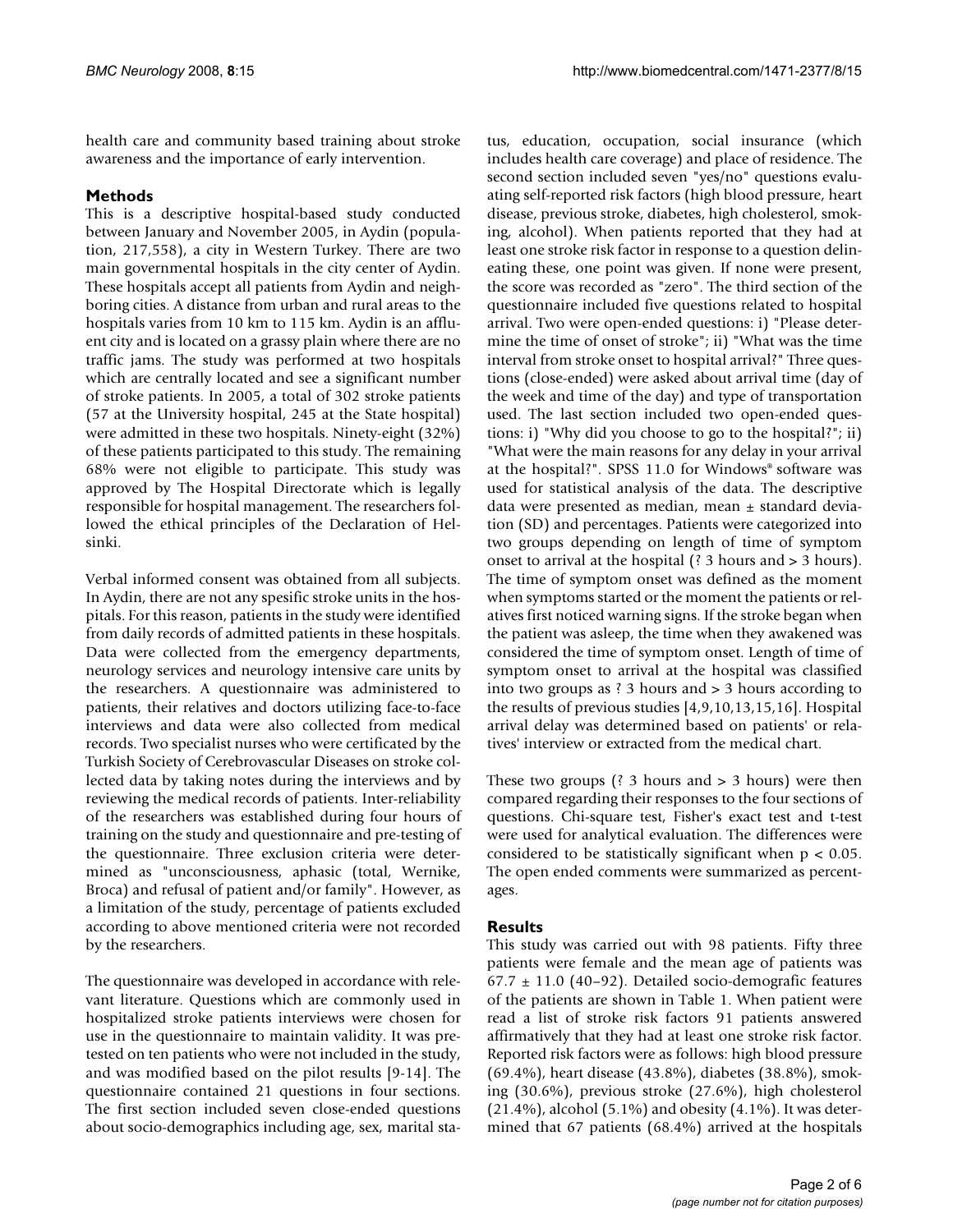|  |  | Table 1: Socio-demographics Features of Patients, Aydin, 2005 |  |  |  |  |
|--|--|---------------------------------------------------------------|--|--|--|--|
|--|--|---------------------------------------------------------------|--|--|--|--|

|                                                  | n                        | %    |
|--------------------------------------------------|--------------------------|------|
| Age (year), mean ± SD                            | $(n = 98)$ 67.74 ± 11.03 |      |
| Sex                                              |                          |      |
| Female                                           | 53                       | 54.1 |
| Male                                             | 45                       | 45.9 |
| <b>Residence</b>                                 |                          |      |
| Urban                                            | 24                       | 24.5 |
| Rural                                            | 74                       | 75.5 |
| <b>Education</b>                                 |                          |      |
| <b>Illiterate</b>                                | 58                       | 59.2 |
| I iterate                                        | 40                       | 40.8 |
| <b>Marrital status</b>                           |                          |      |
| Married                                          | 64                       | 65.3 |
| Single+widow                                     | 34                       | 34.7 |
| Occupation                                       |                          |      |
| Self-employed                                    | 33                       | 33.7 |
| Paid work                                        | 12                       | 12.2 |
| Unemployed                                       | 53                       | 54.1 |
| <b>Social Security (Public Health Insurance)</b> |                          |      |
| Yes                                              | 88                       | 89.8 |
| No                                               | 10                       | 10.2 |
|                                                  |                          |      |

within three hours and 31 patients (31.6%) arrived at the hospitals after 3 hours from the onset of stoke symptoms.

Eighty one of the patients (82.6%) reported to the hospitals on a weekday and 73 (74.4%) arrived during daytime hours. Sixteen of the patients (16.3%) arrived at the hospital by ambulance. The most common stroke warning signs experienced by 79.6% of patients were sudden trouble walking, dizziness, loss of balance or coordination. The second most common sign, reported by 75.5% of patients, was sudden weakness or numbness of the face, arm or leg, especially on one side of the body. Other warning signs were sudden confusion, trouble speaking or understanding (74.5%), sudden vision changes (10.2%) and sudden severe headache with no known cause (10.2%). These stroke warning signs were classified according to information provided from "American Stroke Association" documents. The most common reason patients stated for delay was waiting for symptoms to

**Table 2: Reasons Reported by Patients for pre-hospital delay, Aydin, 2005**

| <b>Reasons</b>                                    | n  | %*   |
|---------------------------------------------------|----|------|
| Waiting for symptoms to go away                   | ш  | 35.5 |
| Not realizing the urgency of seeking medical help | 10 | 32.3 |
| Stroke while sleeping                             | 6  | 19.4 |
| Not able to call for help                         | 4  | 13.3 |
| Taking medicine and waiting for it to take effec  |    | 6.5  |
| Calling doctor to come to the home                |    | 32   |

\*%s are taken from stated reasons because patients were allowed to cite more than one reason for pre-hospital delay.

go away (35.5%). Other reasons for delay and associated percentages are given in Table 2. There was a significant relationship between length of time prior to arrival at the hospitals (within three hours) and type of transportation used or available.

Patients who arrived within 3 hours of onset of symptoms were more likely to come by ambulance (22.4%) or private vehicle (77.6%) (?<sup>2</sup> = 5.697, p < 0.05). Age, gender, education, marital status, occupation, social insurance (which includes health care coverage), place of residence, self-reported risk factors of stroke, day of the week or time of day had no effect on length of time before arrival at the hospitals ( $p > 0.05$ ) (Table 3). There was no statistically significant relationship between experiencing stroke warning signs and length of time before arrival at the hospitals ( $p > 0.05$ ).

# **Discussion**

Although the rate of patients arriving at the hospital's stroke unit more than 3 hours after symptom onset has previously been reported as high as 50–70% in other series and in many Western countries at least 50% patients arrive within 6 hours, this study reports this rate to be at 31.6% [14-17]. This is likely due to the fact that Aydýn is a small, affluent city in Western Turkey with no traffic jams and that the longest distance to the hospital from rural areas is 115 km. In addition to this reasons, it might be related with differences in the definition of symptom onset in the literatures. Most studies of stroke delay define symptom onset as the moment when symptoms started or the moment the patients or relatives first noticed warning signs [9,11,14-17]. Only one study was achieved to define as the time the subject was last known symptom free [13]. Since perhaps 1/3 of patients have their stroke while they are asleep, the definition used could easily affect the percentage of patients in < 3 hour group. On the other hand, there may have been substantially more patients who would have been classified as delaying, if 2 hours or less had been chosen. Approximately one third of patients delayed going to the hospital because they were waiting for symptoms to go away. Additionally, 1/3 of patients were not aware of the urgency for seeking immediate medical help and therefore delayed seeking such help in the first three hours, which is imperative for rt-PA administration. In early 2006 rt-PA administration was initiated for stroke treatment in the Turkish medical system. Lack of awareness of the urgency of stroke symptoms was shown to be associated with failure and/or difference in the perception of the importance or severity of symptoms in other studies [16,18]. Waiting for symptoms to go away has previously been defined as "natural coping response to indecision" [6]. A statement from the American Heart Association Council on Cardiovascular Nursing and the Stroke Council states that there was no ongoing study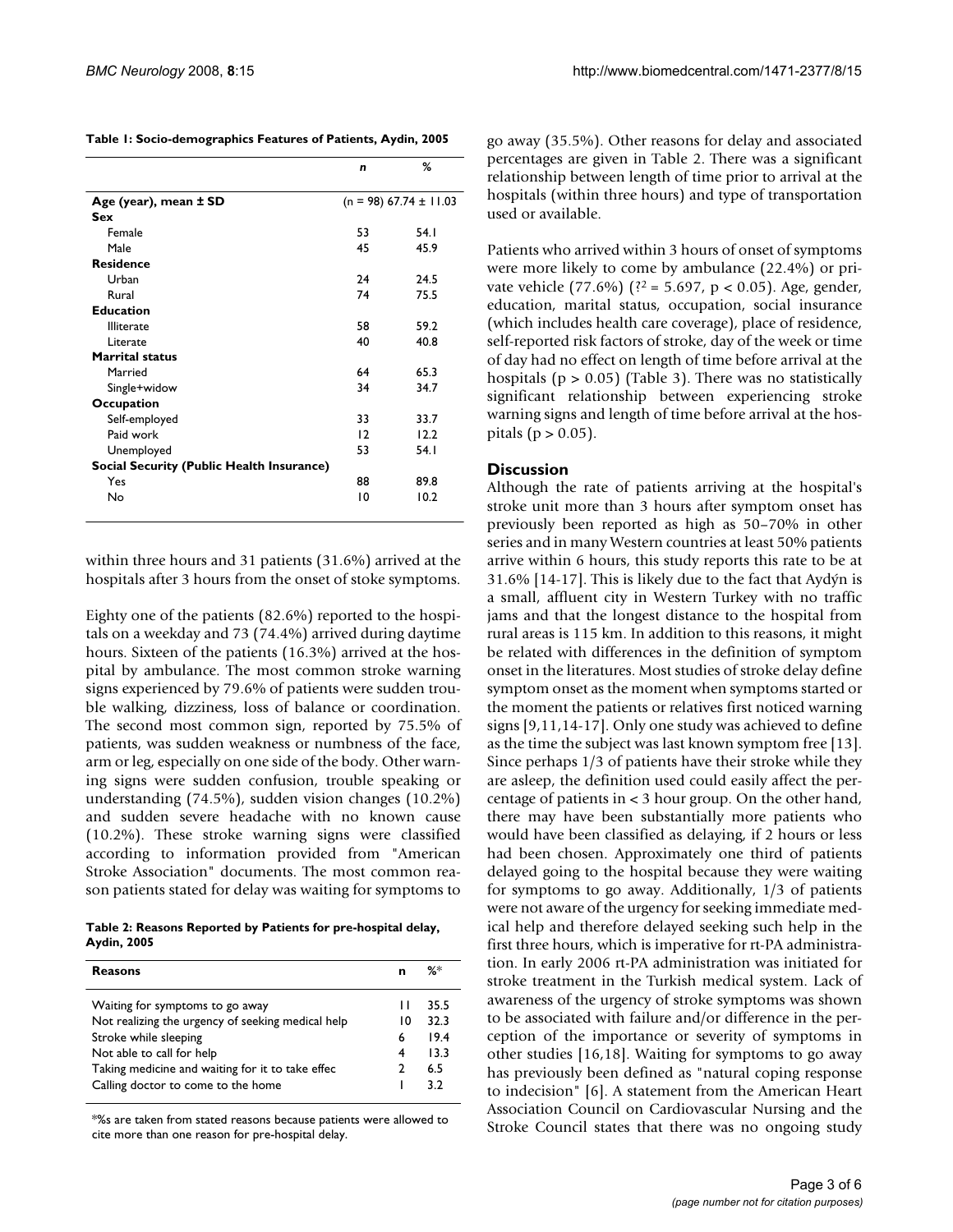| <b>Factors</b>                                              | ? 3 hours   |                   | > 3 hours      |                  |              |       |
|-------------------------------------------------------------|-------------|-------------------|----------------|------------------|--------------|-------|
|                                                             | $\mathbf n$ | %                 | n              | %                | $\mathbf{r}$ | P     |
| Age (year), mean ± SD                                       | $(n = 67)$  | $66.50 \pm 11.56$ | $(n = 31)$     | $70.38 \pm 9.40$ | $-1.633*$    | 0.106 |
| Gender                                                      |             |                   |                |                  |              |       |
| Female                                                      | 38          | 71.7              | 15             | 28.3             | 0.592        | 0.442 |
| Male                                                        | 29          | 64.4              | 16             | 35.6             |              |       |
| <b>Residence</b>                                            |             |                   |                |                  |              |       |
| Urban                                                       | 16          | 66.7              | 8              | 33.3             | 0.043        | 0.837 |
| Rural                                                       | 51          | 68.9              | 23             | 31.1             |              |       |
| <b>Education</b>                                            |             |                   |                |                  |              |       |
| Illiterate                                                  | 38          | 65.5              | 20             | 34.5             | 0.534        | 0.465 |
| Literate                                                    | 29          | 72.5              | $\mathbf{H}$   | 27.5             |              |       |
| <b>Marrital status</b>                                      |             |                   |                |                  |              |       |
| Married                                                     | 43          | 67.2              | 21             | 32.8             | 0.119        | 0.730 |
| Single+widow                                                | 24          | 70.6              | 10             | 29.4             |              |       |
| Occupation                                                  |             |                   |                |                  |              |       |
| Self-employed                                               | 21          | 63.6              | 12             | 36.4             | 0.629        | 0.730 |
| Paid work                                                   | 8           | 66.7              | 4              | 33.3             |              |       |
| Unemployed                                                  | 38          | 71.7              | 15             | 28.3             |              |       |
| Social Security (public health insurance)(social insurance) |             |                   |                |                  |              |       |
| Yes                                                         | 61          | 69.3              | 27             | 30.7             | 0.361        | 0.721 |
| <b>No</b>                                                   | 6           | 60.0              | 4              | 40.0             |              |       |
| Self-reported stroke risk factors                           |             |                   |                |                  |              |       |
| Yes                                                         | 62          | 68.1              | 29             | 31.9             | 0.033        | 1.000 |
| No                                                          | 5           | 71.4              | $\overline{2}$ | 28.6             |              |       |
| Type of transport to the hospital                           |             |                   |                |                  |              |       |
| Personal car/public trans.                                  | 52          | 63.4              | 30             | 36.6             | 5.697        | 0.017 |
| Ambulance                                                   | 15          | 93.8              | T              | 6.3              |              |       |
| Day of the week                                             |             |                   |                |                  |              |       |
| Weekday                                                     | 55          | 67.9              | 26             | 32.1             | 0.047        | 0.829 |
| Weekend                                                     | 12          | 70.6              | 5              | 29.4             |              |       |
| Time of the day                                             |             |                   |                |                  |              |       |
| Night                                                       | 18          | 72.2              | 7              | 28.0             | 0.205        | 0.651 |
| Daytime                                                     | 49          | 67.1              | 24             | 32.9             |              |       |

#### **Table 3: Factors Influencing Early Admission of Patient to the Hospital (? 3 hours and > 3 hours), Aydin, 2005**

\* %s presented as line percentage \*\* t value is given

concerning the above mentioned topic [6]. Other studies have found that the belief that symptoms were not of a serious nature, incorrect perception of the severity of the symptoms and decision to wait for symptoms to go away affected the length of time before patients went to the hospital [13,19]. In this study, a significant relationship was found between the use of ambulance transportation and length of time before arrival at the hospitals. However, only 16 of 98 patients (16.3%) arrived by ambulance. This is a low percentage of use of the emergency system for transport in Aydin even though there is a well organized emergency service network called 112 (access to Emergency Services, similar to the US 911 system). Some published studies in other countries indicate that the percentage of patients who arrive at the hospital by ambulance is 35–46% among stroke patients [11,15]. In the questionnaire in this study, there was no question asked about reasons for this low percentage. It would be useful to design detailed studies to explain the low percentage of usage of 112 in Aydin in the future.

It is difficult to explain the high rate of self-reported stroke risk factors in this study in comparison with other studies in the literature. Objective data from the medical records (prior medical treatment, calculation of BMI, etc.) would have been a more reliable data source but the records were incomplete. In this Aydin study as in other published studies, high blood pressure is the most prevalent risk factor for stroke, with heart disorders being second [19,20]. There was no statistically significantly relationship between stroke risk factors and length of time before arrival at the hospital. These results are notable since just seven patients reported no risk factors. It is expected that patients, who are knowledgeable about stroke risk factors and who report at least one risk factor would seek expert stroke care in a relatively short period of time. However, Derex et al. suggested that there is no relationship between awareness of risk factor and length of time before arrival at the hospital [15]. In addition the patients in this study may not have been aware that their medical condition (hypertension, for example) was a risk factor for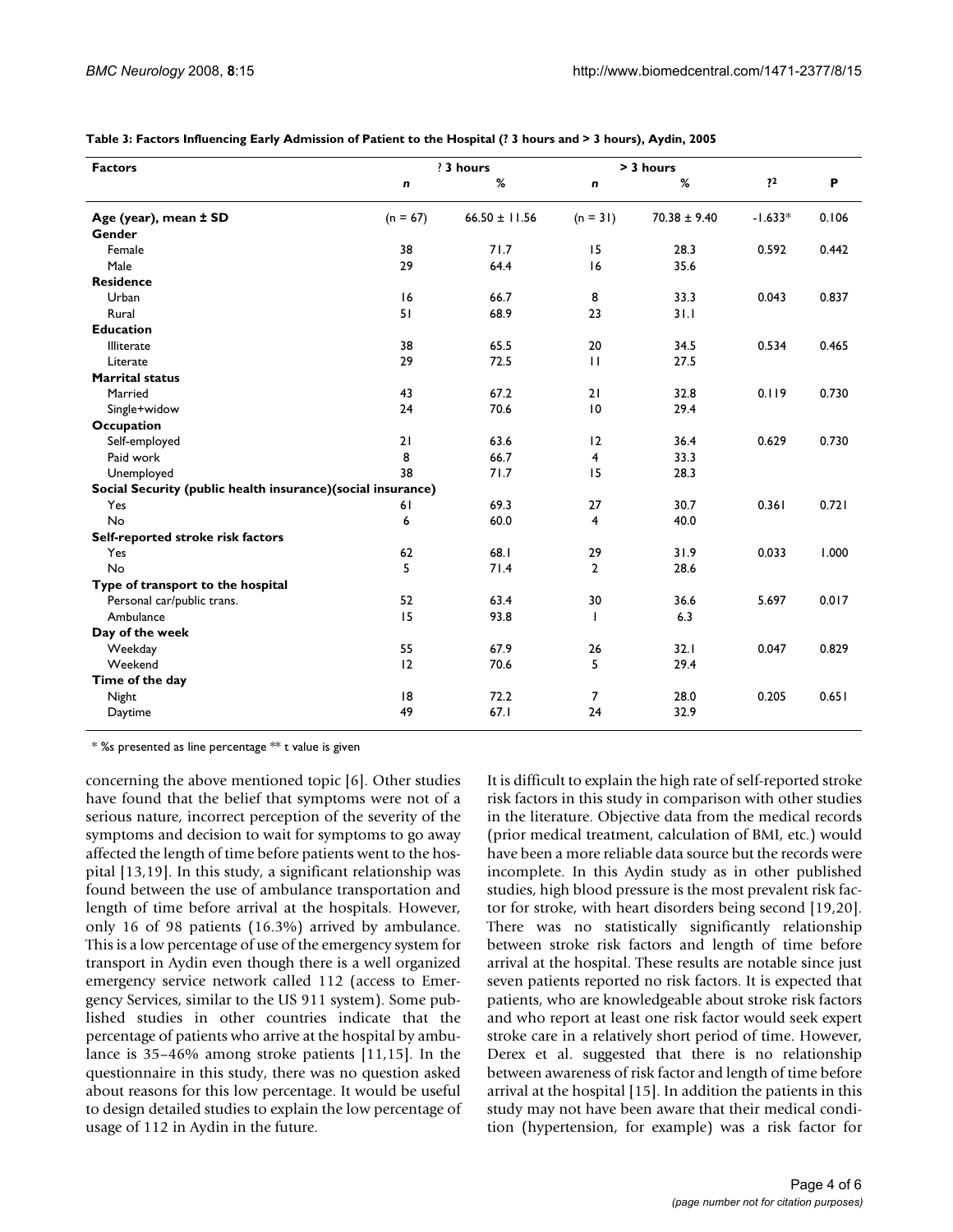stroke. In thisstudy, most of the participants (67%) reached the hospital within 3 hours of symptom onset, however one third of the patients arrived three hours after symptom onset, indicating there is room for improvement. The rate of ambulance usage is very low among this patient population. We believe that it is important to increase awareness of stroke symptoms and to further educate the public about the appropriate use of 112 (access to Emergency Services, similar to the U.S. 911 system). Awareness of stroke symptoms and risk factors must be in the forefront of health promotion programs such as the Massachusetts Department of Public Health's "ACT FAST" campaign and some initiatives of the World Health Organization (WHO) such as promoting physical activity and reversing the obesity epidemic [21,22].

# **Conclusion**

This is the first descriptive hospital-based study on strokes performed in Turkey. Though this is a local study and the sample size is small, the collected data can be helpful in the creation of a stroke database for Turkey and can be utilized in the international literature as a country sample. There are methodological difficulties that need to be discussed and clarified. One of the main issues is the small sample size (32%; 98 of 302 patients). These 98 stroke patients may not be representative of the whole population and should be considered when comparing these results with other studies. For a study of this kind, better information and record systems need to be established, kept under control and evaluated frequently.

In this study 68.4% of patients arrived at the hospitals within three hours of symptoms onset. We had to identify patients from daily records of admitted patients in these hospitals and collect data from departments by ourselves. We preferred to use interview questions used for general examinations in the hospital and also parallel to the references to catch common language during interviews with health staff and patients in the hospital, during working time and sensitive period of a serious health problems.

In this study, approximately one third of patients were waiting for symptoms to go away and also one third of patients were not aware of the urgency for seeking immediate medical help and therefore they lost the first three hours, which is imperative for rt-PA administration. To reduce this rate, health promotion programs need to focus on awareness of stroke symptoms and risk factors for not only medical experts but also for the public

# **Competing interests**

The authors declare that they have no competing interests.

# **Authors' contributions**

SM and EDE made substantial contributions to the conception and design, acquisition of data, and analysis and interpretation of data; FE was the adviser for statistical evaluation; and all authors were involved in drafting the manuscript or revising it critically for important intellectual content; and SM and EDE have given final approval of the version to be published. All authors read and approved the final manuscript. Each author has participated sufficiently in the work to take public responsibility for appropriate portions of the content.

#### **References**

- 1. **Saglik Bakanligi, RSHMB, Hifzissihha Mektebi Mudurlugu. Ulusal Hastalik Yuku ve Maliyet Etkililik Calismasi, Ulusal Hastalik Yuku Calismasi Sonuclari Sunumu 2003, Ankara** [<http://www.hm.saglik.gov.tr>]
- 2. Greenlund KJ, Neff LJ, Zheng ZJ, Keean NL, Giles WH, Ayala CA, Croft JB, Mensah GA: **Low public recognition of major stroke symptoms.** *AmJ Prev Med* 2003, **25:**315-319.
- 3. DeLemos CD, Atkinson RP, Croopnick SL, Wentworth DA, Akins PT: **[How effective are community stroke screening programs](http://www.ncbi.nlm.nih.gov/entrez/query.fcgi?cmd=Retrieve&db=PubMed&dopt=Abstract&list_uids=14631093) [at improving stroke knowledge and prevention practices?](http://www.ncbi.nlm.nih.gov/entrez/query.fcgi?cmd=Retrieve&db=PubMed&dopt=Abstract&list_uids=14631093)** *Stroke* 2003, **34:**e247-e249.
- 4. Frey JL: **[Recombinant tissue plasminogen activator \(rtPA\) for](http://www.ncbi.nlm.nih.gov/entrez/query.fcgi?cmd=Retrieve&db=PubMed&dopt=Abstract&list_uids=15733334) [stroke the perspective at 8 years.](http://www.ncbi.nlm.nih.gov/entrez/query.fcgi?cmd=Retrieve&db=PubMed&dopt=Abstract&list_uids=15733334)** *The Neurologist* 2005, **11:**123-133.
- 5. Weintraub MI: **[Thrombolysis \(tissue plasminogen activator\) in](http://www.ncbi.nlm.nih.gov/entrez/query.fcgi?cmd=Retrieve&db=PubMed&dopt=Abstract&list_uids=16728683) [stroke a medicollegal quagmire.](http://www.ncbi.nlm.nih.gov/entrez/query.fcgi?cmd=Retrieve&db=PubMed&dopt=Abstract&list_uids=16728683)** *Stroke* 2006, **37:**1917-1922.
- 6. Moser DK, Kimble LP, Alberts MJ, Alonzo A, Croft JB, Dracup K, Evenson KR, Go AS, Hand MM, Kothari RU, Mensah GA, Morris DL, Pancioli AM, Riegel B, Zerwic JJ: [Reducing delay in seeking treat](http://www.ncbi.nlm.nih.gov/entrez/query.fcgi?cmd=Retrieve&db=PubMed&dopt=Abstract&list_uids=16801458)**ment by patients with acute coronary syndrome and stroke: [A scientific statement from the American Heart Association](http://www.ncbi.nlm.nih.gov/entrez/query.fcgi?cmd=Retrieve&db=PubMed&dopt=Abstract&list_uids=16801458) [Council on cardiovascular nursing and stroke council.](http://www.ncbi.nlm.nih.gov/entrez/query.fcgi?cmd=Retrieve&db=PubMed&dopt=Abstract&list_uids=16801458)** *Circulation* 2006, **114:**168-182.
- 7. Kleindorfer DO, Lindsell CJ, Broderick JP, Flaherty ML, Woo D, Ewing I, Schmit P, Moomaw C, Alwell K, Pancioli A, Jauch E, Khoury J, Miller R, Schnider A, Kissela BM: **[Community socioeconomic](http://www.ncbi.nlm.nih.gov/entrez/query.fcgi?cmd=Retrieve&db=PubMed&dopt=Abstract&list_uids=16690898) status and prehospital times in acute stroke and transient [ischemic attack. Do poorer patients have longer delays from](http://www.ncbi.nlm.nih.gov/entrez/query.fcgi?cmd=Retrieve&db=PubMed&dopt=Abstract&list_uids=16690898) [911 call to the emergency department?](http://www.ncbi.nlm.nih.gov/entrez/query.fcgi?cmd=Retrieve&db=PubMed&dopt=Abstract&list_uids=16690898) 37:**1508-1513.
- 8. Rajajee V, Saver J: **[Prehospital care of the acute stroke patient.](http://www.ncbi.nlm.nih.gov/entrez/query.fcgi?cmd=Retrieve&db=PubMed&dopt=Abstract&list_uids=16194754)** *Tech Vasc Interv Radiol* 2005, **8:**74-80.
- 9. Feldmann E, Gordon N, Brooks JM, Brass LM, Fayad PB, Sawaya KL, Nazareno F, Levine SR: **[Factors associated with early presenta](http://www.ncbi.nlm.nih.gov/entrez/query.fcgi?cmd=Retrieve&db=PubMed&dopt=Abstract&list_uids=8248959)[tion of acute stroke.](http://www.ncbi.nlm.nih.gov/entrez/query.fcgi?cmd=Retrieve&db=PubMed&dopt=Abstract&list_uids=8248959)** *Stroke* 1993, **24:**1805-1810.
- 10. Smith MA, Doliszny KM, Shahar E, McGovern PG, Arnett DK, Luepker RV: **[Delayed hospital arrival for acute stroke: The Minne](http://www.ncbi.nlm.nih.gov/entrez/query.fcgi?cmd=Retrieve&db=PubMed&dopt=Abstract&list_uids=9696726)[sota stroke survey.](http://www.ncbi.nlm.nih.gov/entrez/query.fcgi?cmd=Retrieve&db=PubMed&dopt=Abstract&list_uids=9696726)** *Ann Intern Med* 1998, **129:**190-196.
- 11. Clark JM, Renier SA: **A community stroke study: factors influencing stroke awareness and hospital arrival time.** *Journal of Stroke and Cerebrovascular Disease* 2001, **10(6):**274-278.
- 12. Nedeltchev K, Arnold M, Brekenfeld C, Isenegger J, Remonda L, Schroth G, Mattle HP: **[Pre-and in- hospital delays from stroke](http://www.ncbi.nlm.nih.gov/entrez/query.fcgi?cmd=Retrieve&db=PubMed&dopt=Abstract&list_uids=12702836)** [onset to intra-arterial thrombolysis.](http://www.ncbi.nlm.nih.gov/entrez/query.fcgi?cmd=Retrieve&db=PubMed&dopt=Abstract&list_uids=12702836) **34:**1230-1234.
- 13. Chang KC, Tseng MC, Tan TY: **[Prehospital delay after acute](http://www.ncbi.nlm.nih.gov/entrez/query.fcgi?cmd=Retrieve&db=PubMed&dopt=Abstract&list_uids=14963279) [stroke in Kaohsiung Taiwan.](http://www.ncbi.nlm.nih.gov/entrez/query.fcgi?cmd=Retrieve&db=PubMed&dopt=Abstract&list_uids=14963279)** *Stroke* 2004, **35:**700-704.
- 14. Maze LM, Bakas T: **[Factors Associated with hospital arrival](http://www.ncbi.nlm.nih.gov/entrez/query.fcgi?cmd=Retrieve&db=PubMed&dopt=Abstract&list_uids=15233413) [time for stroke patients.](http://www.ncbi.nlm.nih.gov/entrez/query.fcgi?cmd=Retrieve&db=PubMed&dopt=Abstract&list_uids=15233413)** *J Neurosci Nurs* 2004, **36(3):**136-155.
- 15. Derex L, Adeleine P, Nighoghossian N, Honnorat J, Trouillas P: **[Fac](http://www.ncbi.nlm.nih.gov/entrez/query.fcgi?cmd=Retrieve&db=PubMed&dopt=Abstract&list_uids=11779905)[tors influencing early admission in a French stroke unit.](http://www.ncbi.nlm.nih.gov/entrez/query.fcgi?cmd=Retrieve&db=PubMed&dopt=Abstract&list_uids=11779905)** *Stroke* 2002, **33:**153-159.
- 16. Broadley SA, Thompson PD: **[Time to hospital admission for](http://www.ncbi.nlm.nih.gov/entrez/query.fcgi?cmd=Retrieve&db=PubMed&dopt=Abstract&list_uids=12670275) [acute stroke: an observational study.](http://www.ncbi.nlm.nih.gov/entrez/query.fcgi?cmd=Retrieve&db=PubMed&dopt=Abstract&list_uids=12670275)** *MJA* 2003, **178:**329-331.
- 17. Agyeman O, Nedeltchev K, Arnold M, Fischer U, Remonda L, Isenegger J, Schroth G, Mattle HP: **[Time to admission in acute ischemic](http://www.ncbi.nlm.nih.gov/entrez/query.fcgi?cmd=Retrieve&db=PubMed&dopt=Abstract&list_uids=16514096) [stroke and transient ischemic attack.](http://www.ncbi.nlm.nih.gov/entrez/query.fcgi?cmd=Retrieve&db=PubMed&dopt=Abstract&list_uids=16514096)** *Stroke* 2006, **37:**963-966.